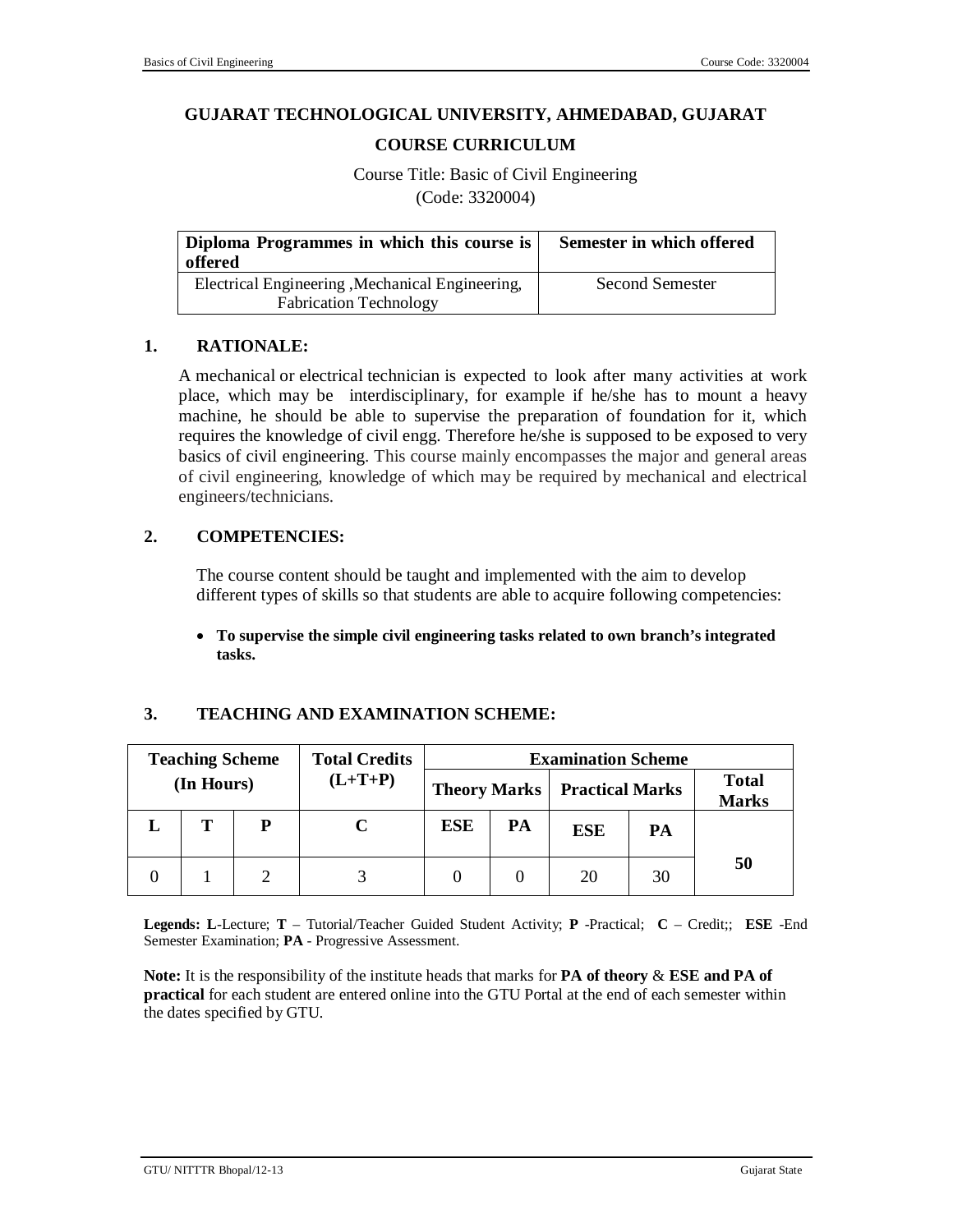$\mathsf{r}$ 

| Unit                                                | <b>Major Learning Outcomes</b>                                                                                                                                                              | <b>Topics and Sub-topics</b>                                                                                                                                                                                                                                                                                                                                                                                                         |
|-----------------------------------------------------|---------------------------------------------------------------------------------------------------------------------------------------------------------------------------------------------|--------------------------------------------------------------------------------------------------------------------------------------------------------------------------------------------------------------------------------------------------------------------------------------------------------------------------------------------------------------------------------------------------------------------------------------|
| Unit $-1$<br><b>CIVIL ENGG.</b><br><b>SURVEYING</b> | 1a. Use surveying tools and<br>equipments for field survey,<br>leveling and measurements<br>1b. Calculate different levels and<br>angles<br>1c. Understand given contour<br>map             | 1.1 Surveying & leveling (its importance and<br>types)<br>1.2 Necessity for leveling<br>1.3 Principals of surveying<br>1.4 Instrument/ tools used for survey and level<br>1.5 Various methods of finding the field survey<br>measurements<br>1.6 Chain and Compass Survey<br>1.7 Preparations of contour sheets/ plan using<br>survey data.<br>1.8 Procedure of leveling                                                             |
| Unit $-2$<br><b>CIVIL ENGG.</b><br><b>DRAWING</b>   | 2a. Read and Interpret the<br>building drawing<br>2b. Plan lay out of a simple<br>building                                                                                                  | 2.1 Types of building drawings<br>2.2 Abbreviation, conventions & symbols in<br>civil drawing<br>2.3 Building byelaws for planning of residential<br>building and industrial building<br>2.4 Planning of simple residential and industrial<br>building                                                                                                                                                                               |
| $UNIT-3$<br><b>CONSTRUCTION</b><br><b>MATERIALS</b> | 3a. Select different types of<br>construction materials as per<br>requirements<br>3b. Test given construction<br>materials for quality control<br>3c. Prepare approximate cost<br>estimates | 3.1 Common construction materials such as<br>cement, Brick, Stone, Timber, Steel and<br>Concrete.<br>3.2 Properties of each materials & their<br>acceptable standards<br>3.3 Quality parameters of materials<br>3.4 Estimations and costing for simple structure<br>(only the material cost)                                                                                                                                         |
| Unit $-4$<br><b>MACHINE</b><br><b>FOUNDATIONS</b>   | 4a. Assess the typical<br>requirements of foundations for<br>medium sized electrical and<br>Mechanical Machines.                                                                            | 4.1 Criteria for machine foundation<br>4.2Provisions for foundation design<br>considerations in machine foundations.<br>4.3 Factors to be considered while designing<br>machine foundations such as type of soil<br>4.4Design foundations for simple machine like<br>lathe, compression press, universal testing<br>machine, electric power hammer etc.<br>BIS CODE of practice for machine foundations<br>I.S.- 2974 - Part - I& II |

# **4. DETAILED COURSE CONTENTS:**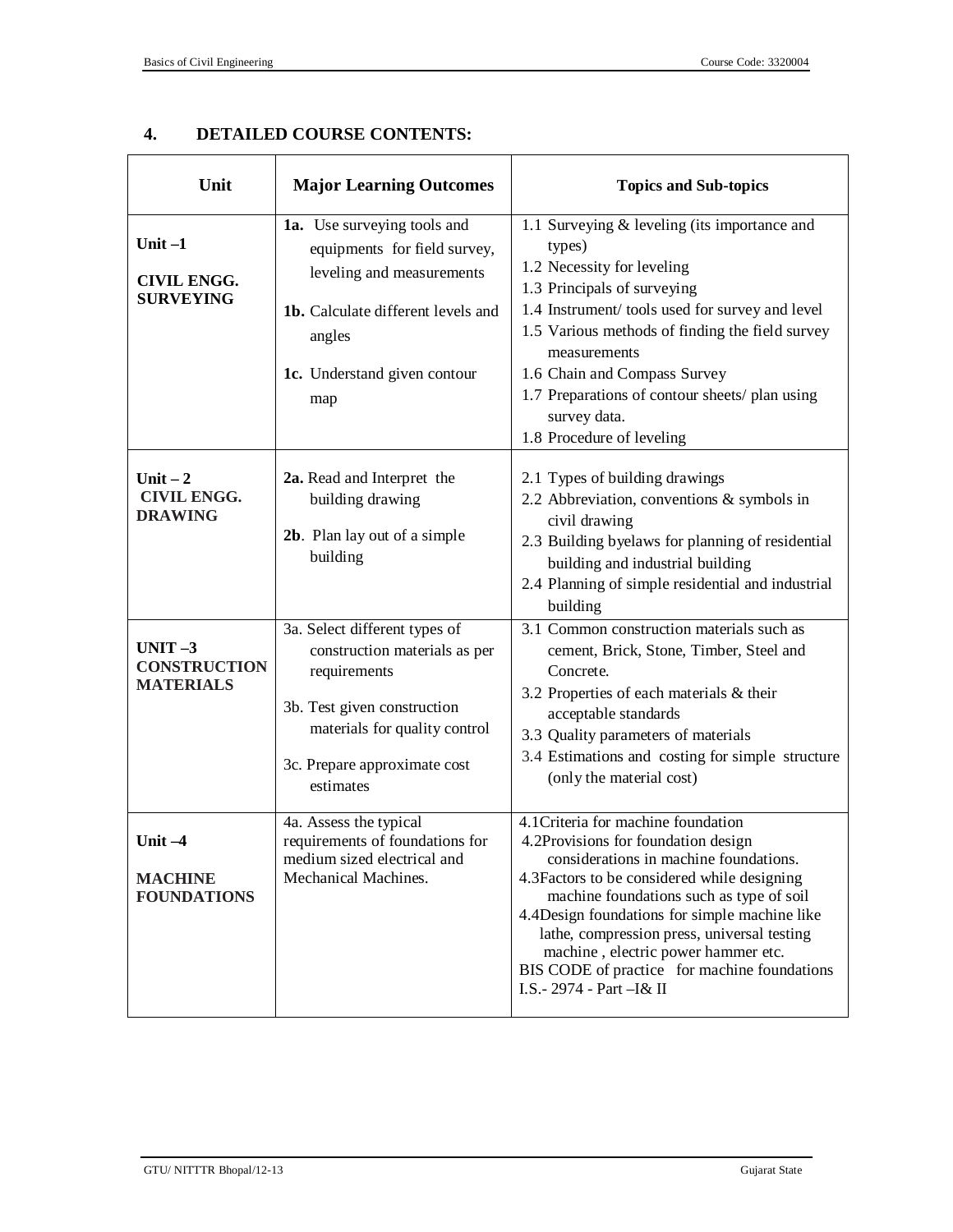|      |                             |                 | <b>Distribution of Theory Marks</b> |              |       |              |
|------|-----------------------------|-----------------|-------------------------------------|--------------|-------|--------------|
| Unit | <b>Unit Title</b>           | <b>Tutorial</b> | R                                   | U            | A     | <b>Total</b> |
| No.  |                             | <b>Hours</b>    | Level                               | <b>Level</b> | Level |              |
|      | Civil engineering Surveying | 04              |                                     |              |       |              |
| II.  | Civil engineering drawing   | 04              |                                     |              |       |              |
| Ш.   | Construction materials      | 02              | NOT APPLICABLE                      |              |       |              |
| IV.  | Machine foundations         | 04              |                                     |              |       |              |
|      | Total                       | 14              |                                     |              |       |              |

#### **5. SUGGESTED SPECIFICATION TABLE WITH HOURS & MARKS (THEORY)**

Legends: R = Remember; U = Understand; A = Apply and above levels (Bloom's revised taxonomy)

**Note:** This specification table shall be treated as only general guideline for students and teachers. The actual distribution of marks in the question paper may vary from above table.

#### **6. SUGGESTED LIST OF PRACTICAL/EXERCISES**

The experiments should be properly designed and implemented with an attempt to develop different types of skills so that students are able to acquire above mentioned competency. This is the list of minimum experiments to be performed.

| Ex.<br>No.     | Unit No.     | <b>Practical/Exercises</b>                                                                                            |    |
|----------------|--------------|-----------------------------------------------------------------------------------------------------------------------|----|
| 1              |              | Practice for linear measurements through ranging, chaining,<br>taping offsetting, recording field book etc.           | 04 |
| $\overline{2}$ |              | Practice for working on prismatic compass, dumpy Levels, for<br>taking measurements and, recording length and angles. | 04 |
| 3              | $\mathbf{I}$ | Prepare surveying drawings using surveyed data                                                                        | 04 |
| 4              | Ш            | Test few construction materials such as cement, brick etc in<br>laboratory                                            | 04 |
| 5              | IV           | Visit of industry to observe the machine foundation and study<br>of foundation design                                 | 04 |
| 6              | Ш            | Market survey of construction materials and prepare of cost<br>estimation                                             | 04 |
| 7              | IV           | Observe and draw machine foundation for some heavy<br>machines.                                                       | 04 |
| Total          |              |                                                                                                                       | 28 |